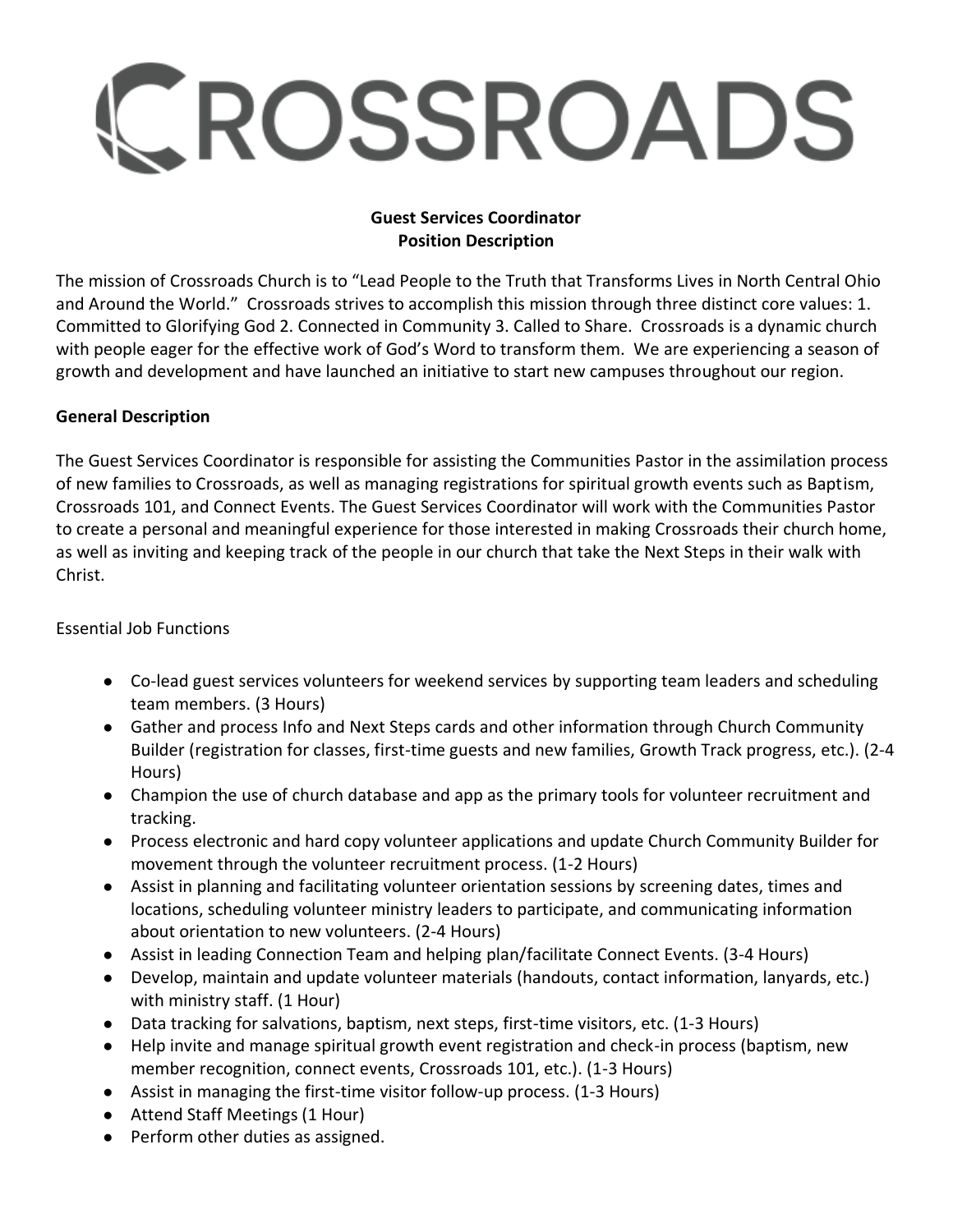## ROSSROADS

### **Education and Experience**

The candidate must be able to lead in various settings, a self-starter, an effective communicator, one that values teamwork, has high administrative skills, and has a heart for helping new families find their church home at Crossroads. The candidate must have a passion for leading and equipping the Crossroads guest services team and new families.

Experience in Microsoft Office Suite is necessary, and experience leading teams is preferred.

### **Personal**

The Guest Services Coordinator is to be a person of God, who has ordered their life in compliance with the teaching of Scripture and the example of our Lord. They are an example to the believers in personal godliness (1 Timothy 4:12) and exemplify God's requirements for a proper Christian home (1 Timothy 3:1-7).

- Must have a personal relationship with Jesus Christ, through faith in Him as the Way, Truth, and Life.
- Be fully committed to living a godly life both in public and private.
- Be fully committed to his/her family by lovingly leading his spouse and children in life and ministry.
- Be willing to join the family of Crossroads Church as a member.
- Be committed to the ministry of Crossroads Church and see their role as one of shepherding and guiding Crossroads to be fully devoted followers of Jesus Christ.
- See themselves as a team player, willing to work within the boundaries of the Lead Pastor, Elder Board, and Executive Team.

### **Ministry**

To assist the body of Crossroads Church to "lead people to the Truth that transforms lives" by inviting people to take the next steps in their faith journey and helping to provide an atmosphere of gospel hospitality.

### **Qualifications**

- Must love and serve Jesus Christ above all others, be mature in their Christian faith, and consider the position a call from God.
- Maintain an authentic and growing walk with Christ through the ongoing spiritual disciplines of Bible reading, prayer, personal worship, fasting, confession, and fellowship.
- Demonstrate excellence in communication and hospitality.